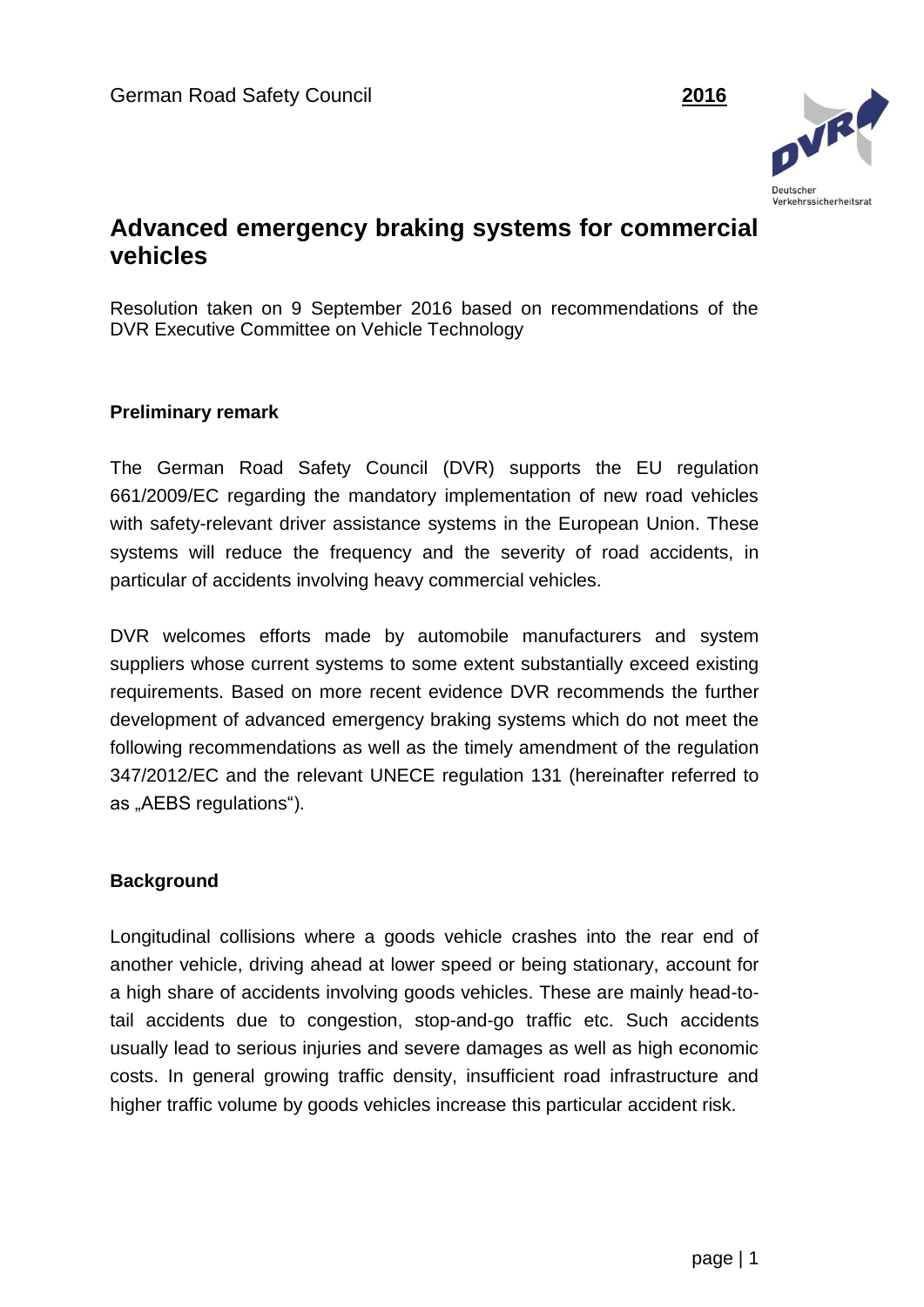Since November 2015 the mandatory introduction of advanced emergency braking systems has been counteracting this scenario. The European regulation 347/2012/EC and the UNECE regulation 131 specify advanced emergency braking systems (AEBS) which should identify critical situations ahead in a timely manner, alert the driver in case of potential collision risk and autonomously brake the car in case of emergency if the driver does not respond adequately. The aim is to avoid a collision with a vehicle travelling ahead or to reduce the collision impact speed when closing up to a stationary vehicle. *1*

The advanced emergency braking system has to be permanently active when driving. Sensors and algorithms have to be efficient enough to reduce the risk of false alarms and to apply full emergency braking only in critical situations.

In accordance with the Vienna Convention on Road Traffic the driver has to be in control of the vehicle at all times. $2$  Under certain operating conditions in case of potential system failure the driver has to be able to ignore the warning and override the AEBS assistance by taking "positive actions" specified by the manufacturer. Furthermore, AEBS regulations allow the manufacturer to provide a device (e.g. switch) which enables the driver to deactivate the AEBS functionality. If appropriate, the assistance can be turned off during the whole journey until the next start of the ignition.

## **State-of-the-art of in-vehicle advanced emergency braking systems in the commercial fleet and their potential to avoid accidents**

With effect from November 2015, practically all new commercial vehicles with a permissible maximum mass exceeding 8 t registered within the European Union have to be fitted with AEBS in compliance with the regulation 347/2012/EC. In general current systems offered as standard in-vehicle equipment already fulfill the approval requirements (level 2) which shall be valid as of November 2018. Some of the current systems reach a significantly higher reduction in collision speed than required by approval level 2 ( $\geq 20$ ) km/h) or even a full halt avoiding the collision with a stationary vehicle. *1*

 $\overline{a}$ <sup>1</sup> See separate "Wissenspapier"

<sup>&</sup>lt;sup>2</sup> See resolution of the DVR board of 25.06.2010 regarding "Korrelation zwischen dem Wiener *Übereinkommen und ECE-Regelungen" (correlation between the Vienna Convention and ECE regulations)*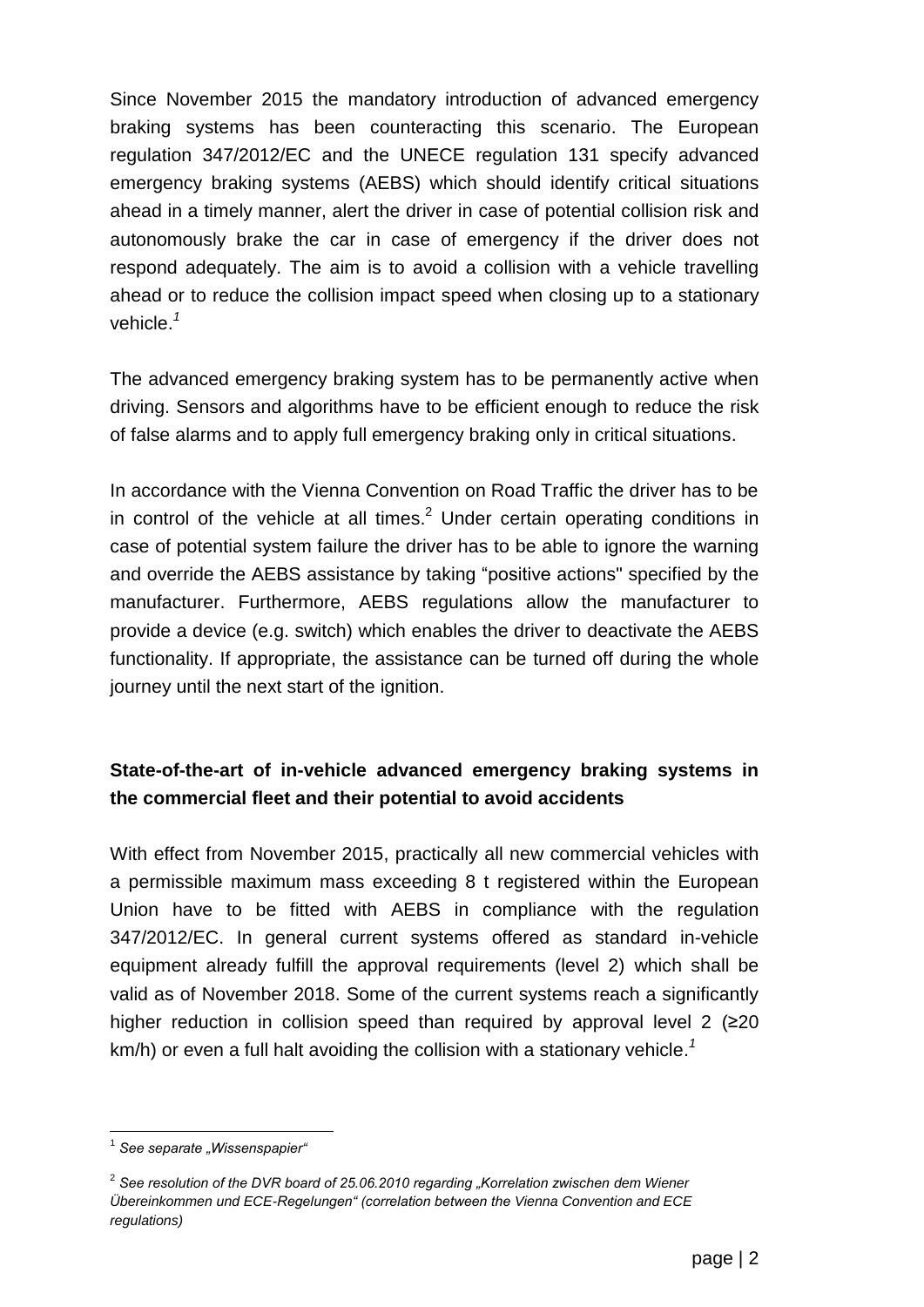According to AEBS regulations the systems are designed as "emergency systems". Unlike adaptive cruise control, the AEBS warning and braking cascade is usually only activated in critical situations which have the potential of an imminent accident. High effectiveness, including collision avoidance, can only be reached with high grip performance of the tyre. *<sup>3</sup>*

If a vehicle with AEBS driving at high speed closes up on a vehicle driving in front at lower speed or being stationary, the first collision warning is provided at a larger distance than required by usual road traffic regulations. If there is less difference in speed, for instance in heavy traffic with high density of goods vehicles travelling on motorways, warning distances become very short. In this particular scenario the potential accident risk which may occur ahead of a preceding goods vehicle, cannot be detected by the driver (due to limited forward vision) nor by the AEBS sensors ("radar beam shadow") in time to avoid the accident. Hence, keeping the safety distance remains the responsibility of the driver also in vehicles with AEBS.

All advanced emergency braking systems allow the driver to override the AEBS braking functionality. Usually this is done by direction indicator, steering or braking action or by rapidly applying full pressure on the accelerator pedal ("Kick down") during or shortly before the AEBS functionality cascade. Such actions may not only "override" the emergency braking phase but may even lead to a temporary "cancellation".

In addition, in accordance with the AEBS regulations vehicle, manufacturers offer the driver the option to manually deactivate and to reactivate AEBS functionality.

Due to the growing fleet penetration of AEBS for heavy goods vehicles there is increasing field experience regarding such systems. For example, it was noted by control authorities that drivers sometimes switch off the assistance permanently in order not to be "disturbed" by collision warnings. On the other hand criteria to override AEBS braking functionality seem to be this "sensitive" that in critical traffic situations overriding of AEBS may be activated involuntarily by drivers when being suddenly alerted by the system. This behaviour may lead to accidents that could have been prevented by AEBS. *1, 4*

 3 *In accordance with the DVR board resolution of 2013 on tyre quality any tyres used should comply at least with wet grip class C of the European tyre label.*

<sup>&</sup>lt;sup>4</sup> See also detailed reports "Fernfahrer", edition 8, 2015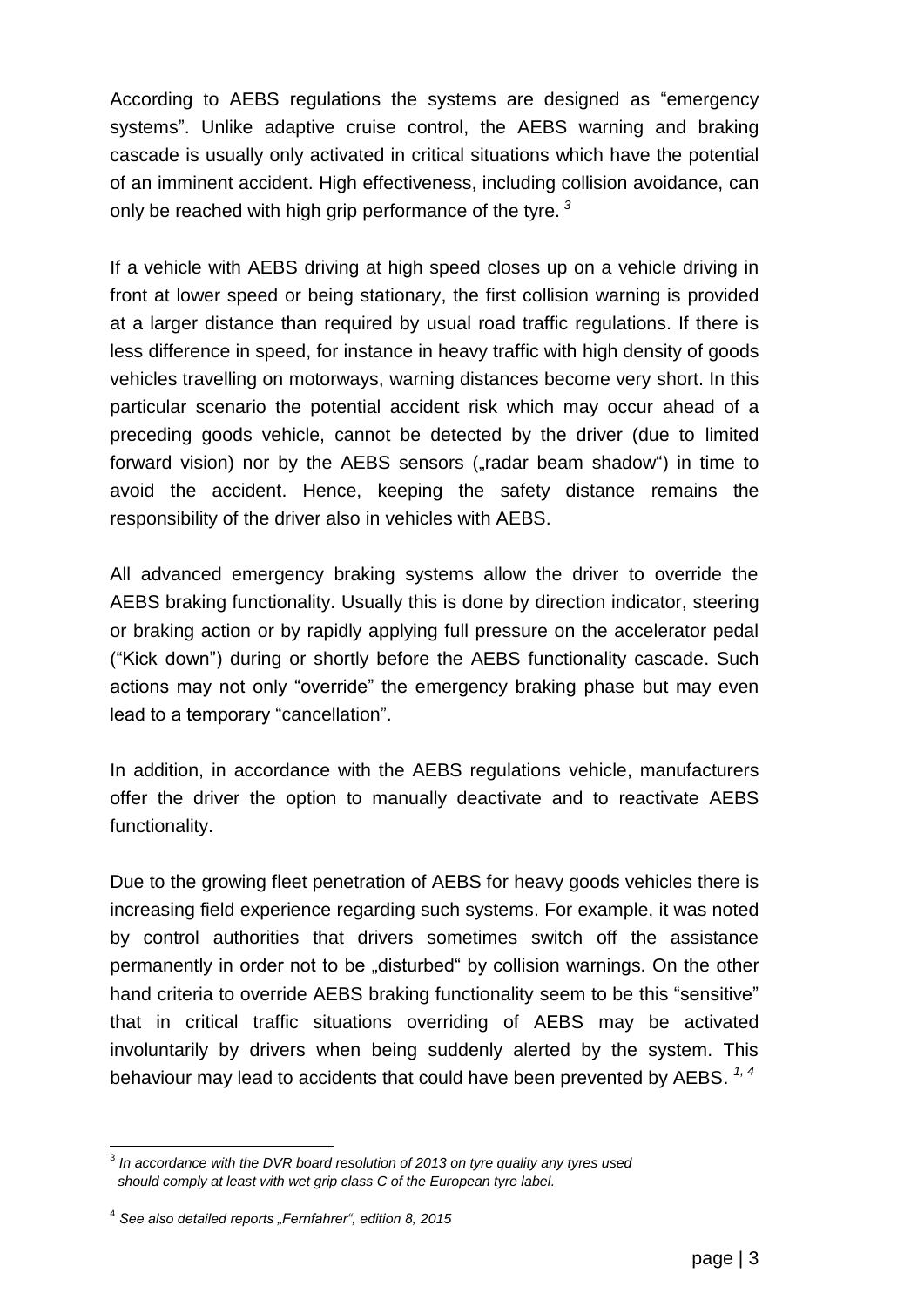A new in-depth study looking into all (138) fatal and serious injury accidents involving goods vehicles  $> 7.5$  t, including AEBS relevant collisions (58), that occurred on motorways in Lower Saxony in the year 2015 indicates a high share of forward collision accidents involving vehicles at the tail of a traffic jam or stationary vehicles (about 50% of all relevant accidents). *5*

In such situations systems which more than exceed the approval level 2 of AEBS legislation, and which comply with the recommendations given below, are expected to have significant safety benefits. DVR estimates that for current "optimal" AEBS types the safety benefits in terms of prevention of AEBS relevant accidents involving goods vehicles >7.5 t may be more than three times that of systems which just comply with EU approval level 2. In terms of fatality reductions their safety benefits may be more than double that of level 2 systems.<sup>1</sup> As an example the table shows all serious injury accidents involving goods vehicles which occurred on German motorways in the year 2015 as indicated by the Federal Statistical Office (Destatis) *6* . The table also shows AEBS relevant accidents – extrapolated by means of the data from Lower Saxony – as well as the potential for accident reduction if all goods vehicles > 7.5 t would be fitted with the respective AEBS type. *<sup>1</sup>*

 *5 Study undertaken by a working group of the Ministry of the Interior of Lower Saxony and the Landesverkehrswacht Niedersachsen (*regional traffic association of Lower Saxony)*, see "Wissenspapier"*

*<sup>6</sup> Special analysis of the Federal Statistical Office (Destatis) of July 2016*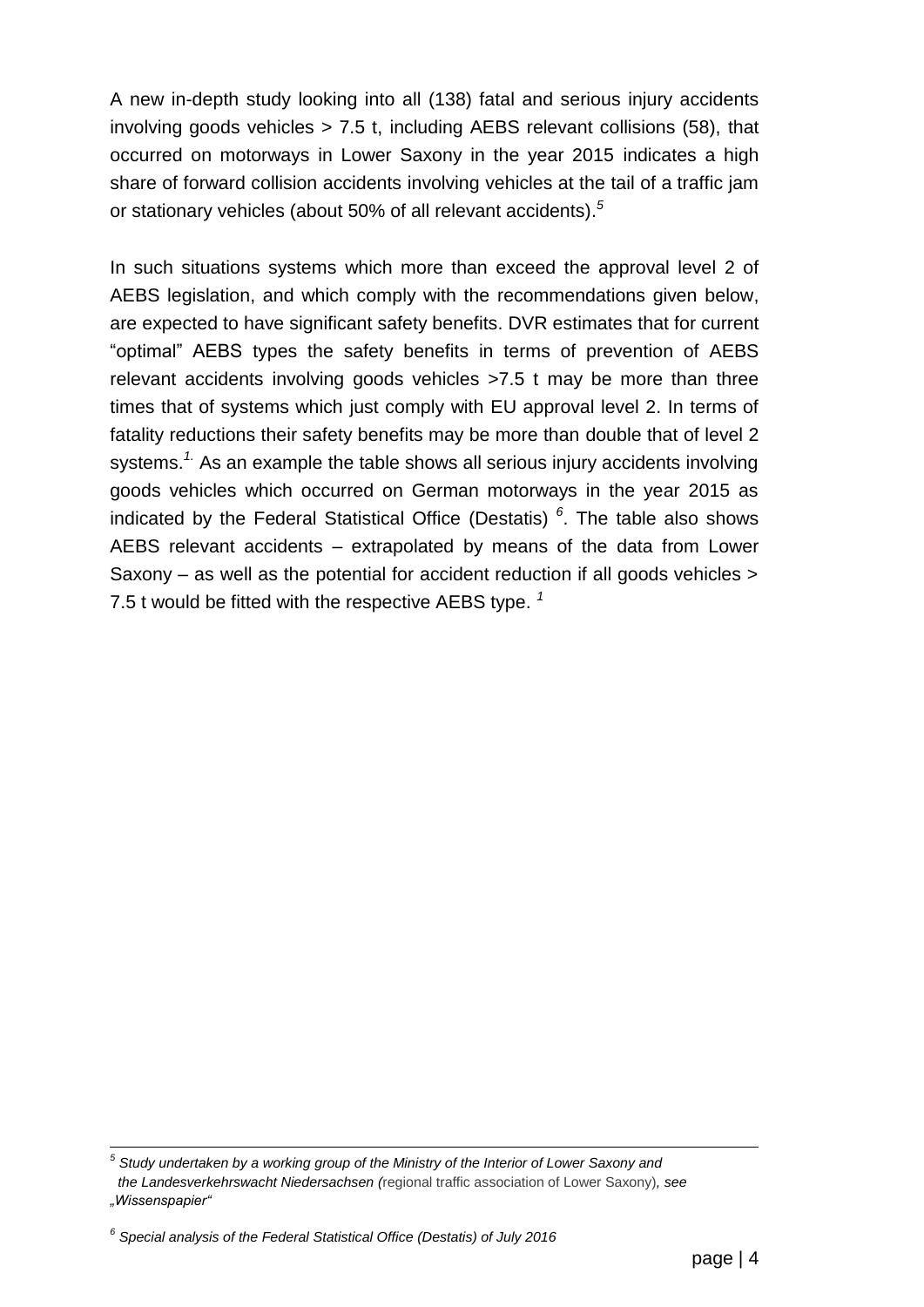|                                 |                                                                                                                                                         |                              | DVR estimate of the<br>potential for accident<br>prevention by current<br>AEBS for goods vehicles<br>>7.5 t versus real<br>accident occurrence in<br>2015 |                                     |
|---------------------------------|---------------------------------------------------------------------------------------------------------------------------------------------------------|------------------------------|-----------------------------------------------------------------------------------------------------------------------------------------------------------|-------------------------------------|
|                                 | All accidents on<br>German motorways in<br>2015 which result in<br>fatalities/seriously<br>injured persons and<br>involve at least one<br>goods vehicle | whereof<br>AEBS-<br>relevant | Current<br>AEBS in<br>compliance<br>with<br>approval<br>level <sub>2</sub>                                                                                | Current<br>"optimal"<br><b>AEBS</b> |
| <b>Accidents</b>                | 1,707                                                                                                                                                   | 566                          | $-137$                                                                                                                                                    | $-488$                              |
| <b>Fatalities</b>               | 232                                                                                                                                                     | 104                          | $-37$                                                                                                                                                     | $-98$                               |
| Seriously<br>injured<br>persons | 2,053                                                                                                                                                   | 701                          | $-559$                                                                                                                                                    | $-671$                              |
| Slightly<br>injured<br>persons  | 1,048                                                                                                                                                   | 527                          | $-178$                                                                                                                                                    | -473                                |

## **Resolution**

 $\overline{a}$ 

DVR recommends that in the framework of new and further development of advanced emergency braking systems vehicle manufacturers and system suppliers consider in a timely manner the following requirements unless they are already being fulfilled. Furthermore, DVR recommends the timely introduction of these recommendations into the legislative regulations for advanced emergency braking systems for buses and coaches as well as goods vehicles exceeding 8 t permissible maximum mass. Further recommendations concern drivers as well as their education and training.

1. Due to the high share of rear-end collisions with stationary vehicles*<sup>1</sup>* basic legislative requirements for advanced emergency braking systems have to be increased in order to take these scenarios into account. Rear-end collisions have to be avoided to the extent possible not only for moving forward vehicles but also for forward vehicles being stationary.